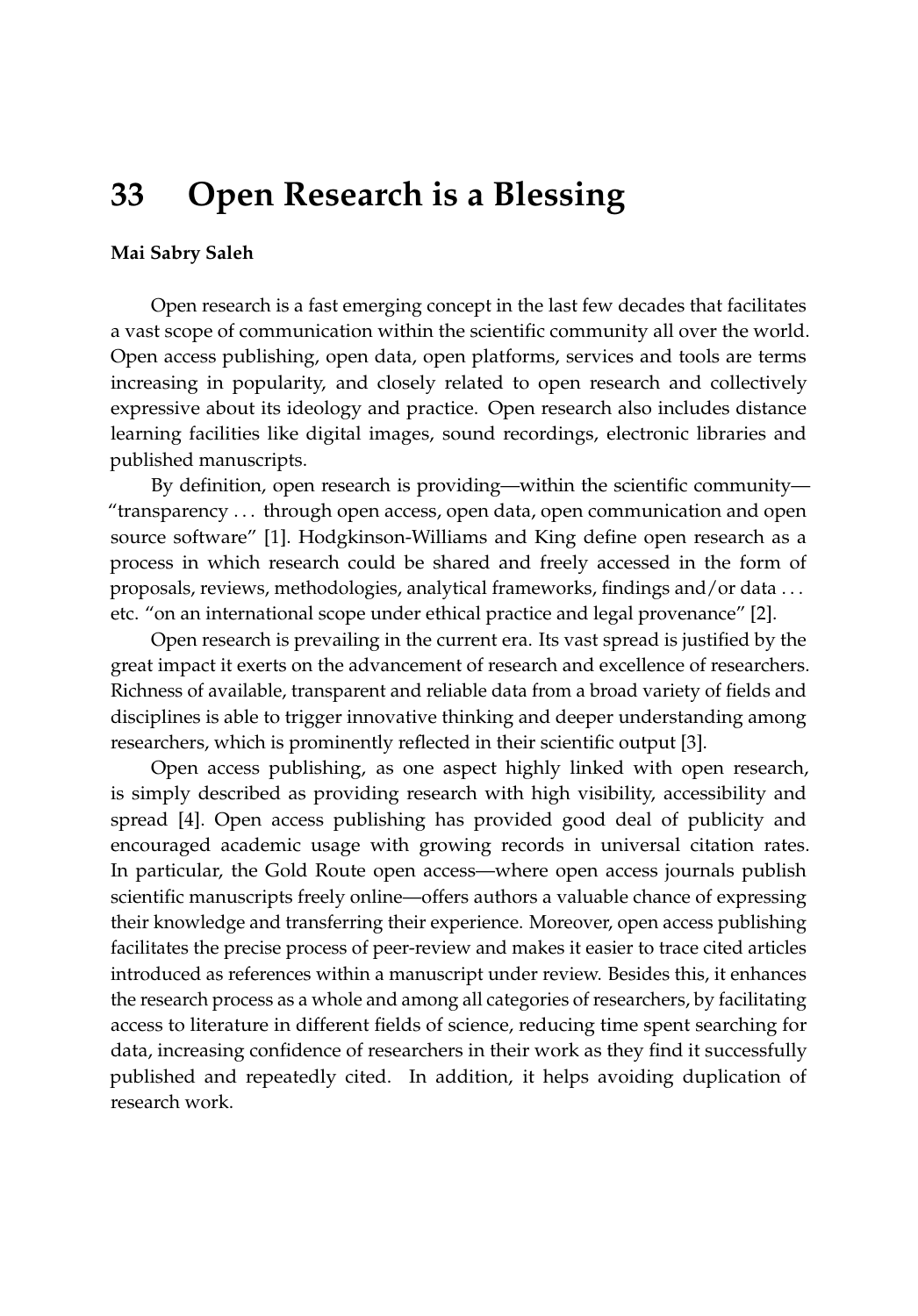Mai Sabry Saleh

Open science is another evolutionary step in the field of scientific research. Open science makes science international. It offers the opportunity of collaborative projects, co-authorship and cross-border research opportunities. In fact, collaborative authorship has grown profoundly over the last thirty years. By definition, open science cares for enabling digital output of funded research to the scientific and public community. A key player in open science are tools for information and communication technologies (ICTs). Different online platforms can manage large data sets, publications and other kinds of project contents, and perfectly introduce them to those seeking them. Fortunately, ICTs have the potential capacity to turn science into being data-driven [\[5\]](#page-2-4).

Open research has even made education available for everyone. Distance learning is mainly technology-mediated, where the teaching/learning process is implemented between individuals totally separated in time and space [\[6\]](#page-2-5). Globalization characteristics was one major trigger and participated—in addition to the rapid development of information technology—in providing a wide acceptance among users to learn electronically online. The predomination of the World Wide Web, and the affordable cost of processing and transmitting information has helped in the encouragement of such kinds of knowledge transfer [\[7\]](#page-2-6). Many that had lost hope in having appropriate opportunities for traditional ways of learning, found distance learning came to the rescue. Such groups include: women, working adults and those working with highly specialized materials and rare subjects. Developing countries lacking experts and pioneers in recent and up to date research methodologies and technicalities also appreciate being connected to the advanced research community through direct online contact. Distance learning has proved to be a persistent and permanent phenomenon, with increasing interest from a global population. It has been growing for fifteen years and is still in a continuous state of progress.

In their dreams, researchers never ask for more than what open research can provide them with. It is now a mere personal challenge for any true scientist to make his work visible, respected and figured out within the huge amounts of available of data and knowledge. Every researcher has the opportunity to prove himself and upgrade his abilities. It has become an equation gathering the two diverse concepts of individualism and collaboration for success and prominence. Open research, with its precious contribution to the scientific community, is a blessing that augments the chance for every person searching for his identity and eager for self-promotion to succeed and excel.